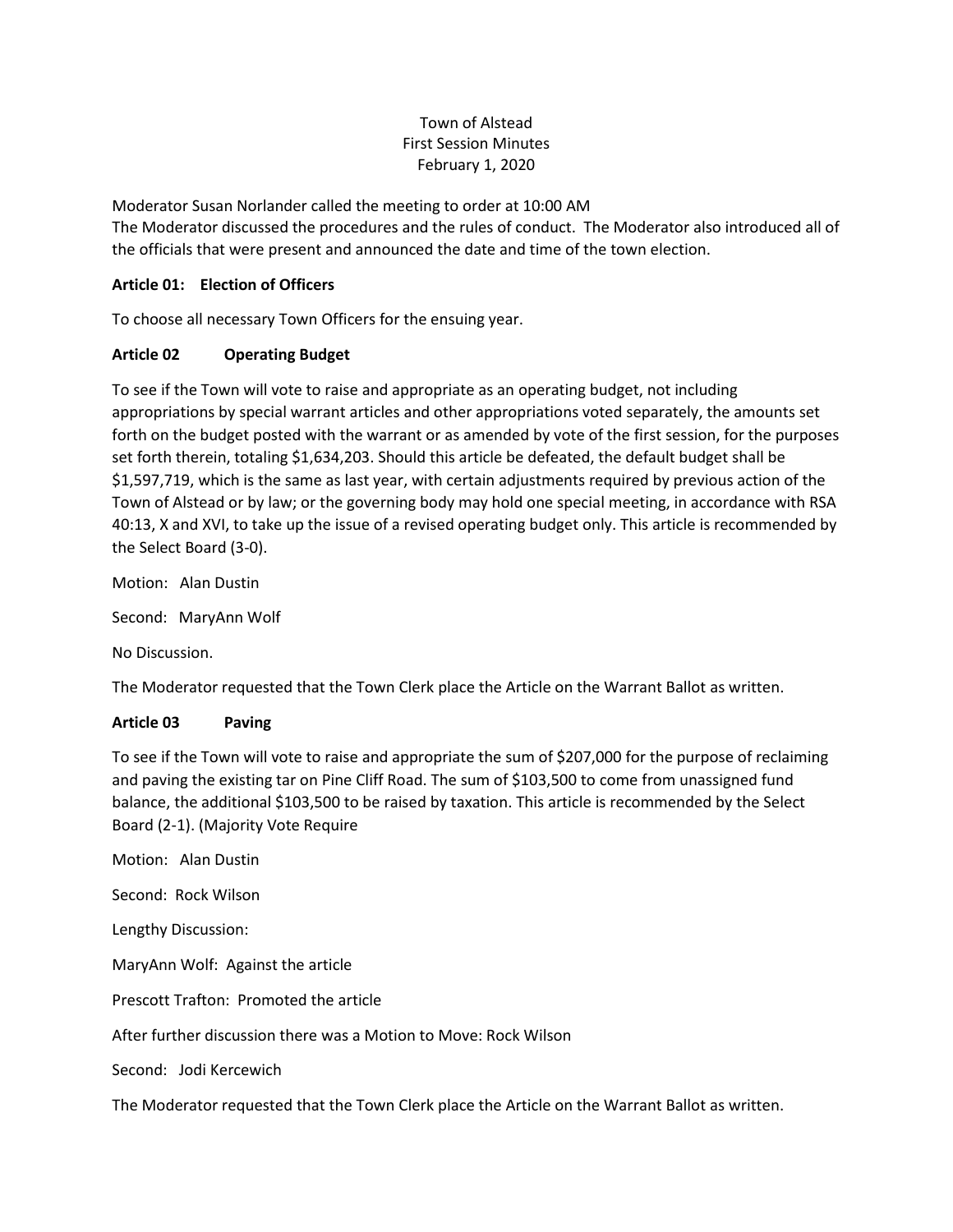### **Article 04 Add to Fire Department Capital Reserve Fund**

To see if the Town will vote to raise and appropriate the sum of \$40,000 to be added to the Fire Department Capital Reserve Fund previously established in 1992. The sum of \$40,000 to be raised from taxation. This article is recommended by the Select Board (3-0). (Majority Vote Required)

Motion: Alan Dustin Second: Rock Wilson Short Discussion: Richard Nalevanko: What is the fund balance? Bruce Bellows: \$117,000 Richard Nalevanko: What do we have built into plan for fire trucks? Are we on task?

Glenn Elsesser: \$300,000 after 30 yr. cycle, but unsure of replacement costs

Richard Nalevanko: Are we on task?

Glenn Elsesser: Yes

The Moderator requested that the Town Clerk place the Article on the Warrant Ballot as written.

### **Article 05 Add to Highway Capital Reserve Fund**

To see if the Town will vote to raise and appropriate the sum of \$65,000 to be added to the Highway Capital Reserve Fund previously established in 1988. The sum of \$65,000 to be raised by taxation. This article is recommended by the Select Board (3-0). (Majority Vote Required)

Motion: Alan Dustin

Second: MaryAnn Wolf

Short Discussion:

Glenn Elsesser: Motion to amend to increase the sum to \$75,000.

Second: Joel McCarty

Vote held: 1 opposed, everyone else approved

Richard Nalevanko expressed gratitude to Glenn Elsesser for CIP and helping to dispose of old equipment

The Moderator requested that the Town Clerk place the Article on the Warrant Ballot as amended.

#### **Article 06 Add to Bridge Capital Reserve Fund**

To see if the Town will vote to raise and appropriate the sum of \$35,000 to be added to the Bridge Capital Reserve Fund previously established in 2012, with said funds to come from unassigned fund balance. No amount to be raised by taxation. This article is recommended by the Select Board (3-0). (Majority Vote Required)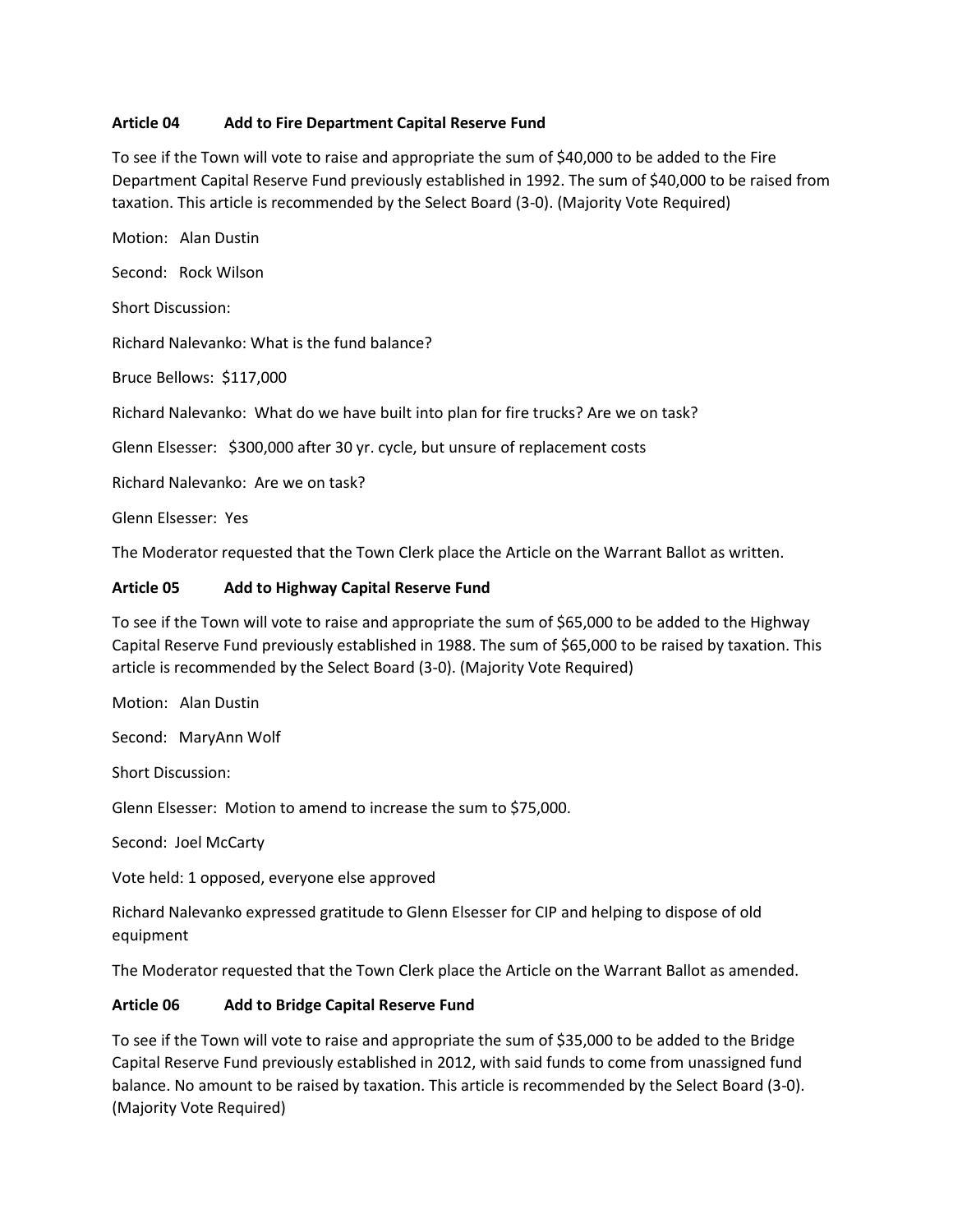Motion: Alan Dustin Second: Joseph McCarty Short Discussion: Joseph Levesque: Fund balance? Bruce Bellows: \$227,000

Richard Nalevanko: Is state aid available? What are priorities at state level?

Prescott Trafton: State to restructure aid. High priority bridges will get fixed. Small towns won't receive as much funding as in the past.

Bruce Bellows: If no aid, can we fix/replace bridges for less?

Prescott Trafton: No

The Moderator requested that the Town Clerk place the Article on the Warrant Ballot as written.

#### **Article 07 Add to Transfer Station Capital Reserve Fund**

To see if the Town will vote to raise and appropriate the sum of \$5,000 to be added to the Transfer Station Capital Reserve Fund previously established in 2015. The sum of \$5,000 to be raised by taxation. This article is recommended by the Select Board (3-0). (Majority Vote Required)

Motion: Alan Dustin

Second: MaryAnn Wolf

Short Discussion:

Carolyn Lock: Will the funds go to plastic recycling?

Jodi Kercewich: No. It will go into the Capital Reserve Fund to be used for on-site equipment. Working on plan to get plastics back. There will be a meeting in the near future.

The Moderator requested that the Town Clerk place the Article on the Warrant Ballot as written.

#### **Article 08 Add to Shedd-Porter Library Capital Reserve Fund**

To see if the Town will vote to raise and appropriate the sum of \$5,000 to be added to the Shedd-Porter Memorial Library Capital Reserve Fund previously established in 2010. The sum of \$5,000 to be raised by taxation. This article is recommended by the Select Board (3-0). (Majority vote required)

Motion: Alan Dustin

Second: Rock Wilson

Short Discussion:

Matthew Saxton: Thanked the town for improvements and community support in regards to repairs and maintenance. Remaining repairs to be done in the next 2-3 years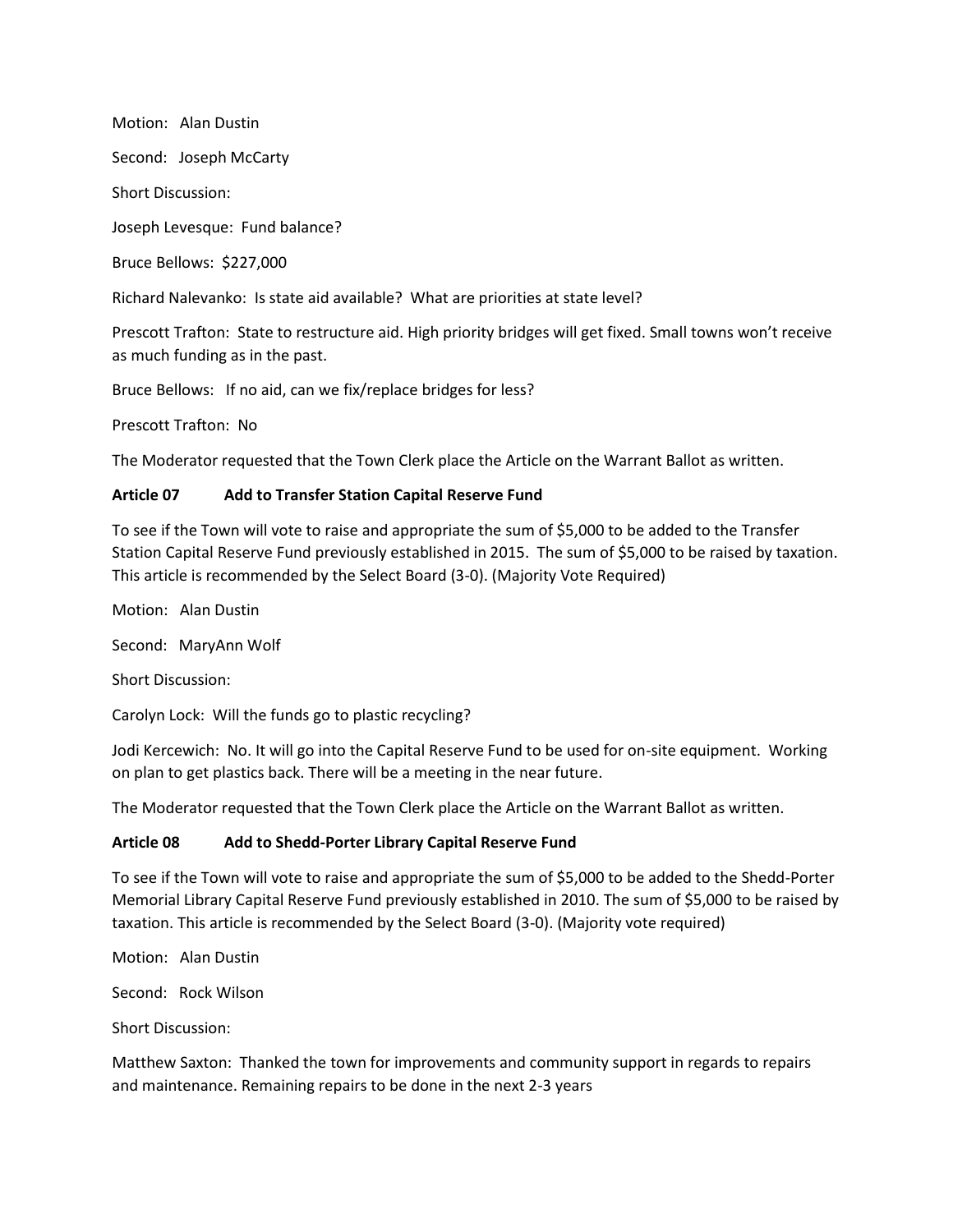The Moderator requested that the Town Clerk place the Article on the Warrant Ballot as written.

### **Article 09 Fence for Pine Grove Cemetery**

To see if the Town will vote to raise and appropriate the sum of \$6,375 for the purpose of installing a new fence for Pine Grove Cemetery. The sum of \$6,375 to be raised by taxation. This article is recommended by the Select Board (3-0). (Majority Vote Required)

Motion: Alan Dustin

Second: MaryAnn Wolf

No Discussion

The Moderator requested that the Town Clerk place the Article on the Warrant Ballot as written.

### **Article 10 Town Hall Renovations**

To see if the Town will vote to raise and appropriate the sum of \$72,600 for the purpose of Town Hall renovations, with said funds to come from unassigned fund balance. No amount to be raised by taxation. This article passed in 2018 but the work was not done and is now planned for 2020. This article is recommended by the Select Board (3-0). (Majority Vote Required)

Motion: Alan Dustin

Second: Rock Wilson

Short Discussion:

John Mann: What are the renovation plans?

Alan Dustin & Barrett Bellows: Renovations to include ceiling, insulation, windows, lighting, paint, duct work, weather stripping

Juliana Stevens: Against renovating, in support of new town hall

Richard Nalevanko: Is money from 2 year plan sufficient?

Alan Dustin: Yes

The Moderator requested that the Town Clerk place the Article on the Warrant Ballot as written.

# **Article 11 OHRV Firefighting Rescue Vehicle Package**

To see if the Town will vote to authorize the Select Board to enter into a 5-year lease with option to purchase not to exceed the amount of \$25,000 for the purpose of leasing and eventually purchasing an OHRV Firefighting Rescue Vehicle Package. This package includes a Polaris 900 side-by-side, firefighting/rescue skid unit and trailer, and to raise and appropriate an amount not to exceed \$5,000 for the first year's payment for that purpose and to authorize the withdrawal of \$5,000 to come from the Fire Department Capital Reserve Fund previously established in 1991. No amount to be raised by taxation. Please note, if the Town Meeting votes to approve this article and appropriation then, the Town shall be bound to the requirements of this lease for its entire 5-year term and, in particular, all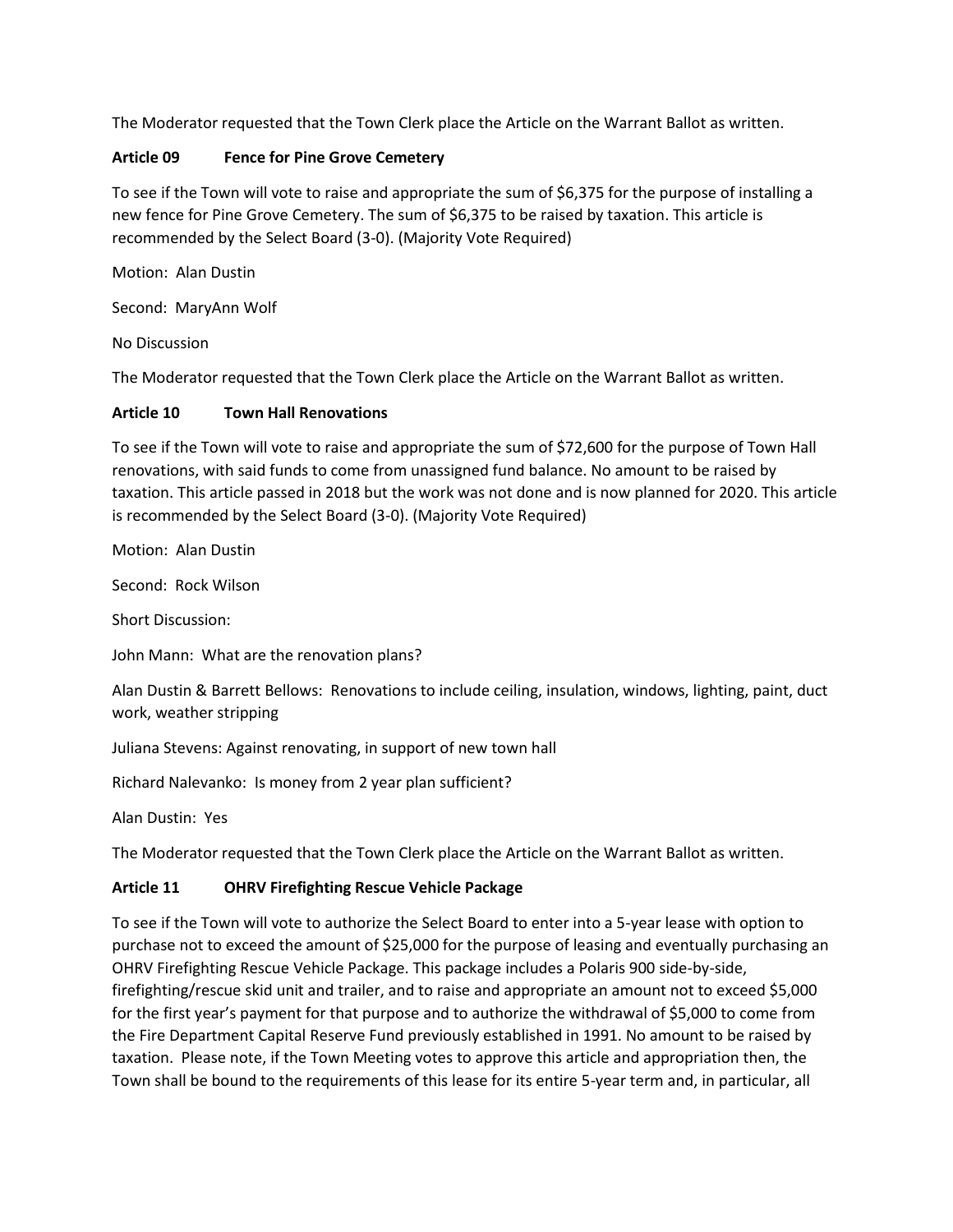financial obligations of said lease. This article is not recommended by the Select Board (0-3). (2/3 ballot vote required)

Motion: Alan Dustin

Second: MaryAnn Wolf

Short Discussion:

Richard Beringer: Expressed importance of having the vehicle

Matthew Saxton: What does Select Board think?

Alan Dustin: The Select Board is not in favor of the article

Further comments were made

The Moderator requested that the Town Clerk place the Article on the Warrant Ballot as written.

### **Article 12 Establish a Capital Reserve Fund for Vilas Pool**

To see if the Town will vote to establish a capital reserve fund under the provisions of RSA 35:1 which shall be known as the Vilas Pool Park Capital Reserve Fund for the purpose of conducting repairs and maintenance to the land associated with the park as well as to any improvements, equipment or structures located within. This article is recommended by the Select Board (3-0). (Majority vote required)

Motion: Alan Dustin

Second: Rock Wilson

No Discussion.

The Moderator requested that the Town Clerk place the Article on the Warrant Ballot as written.

#### **Article 13 Purchase Defibrillator & Cardiac Monitor**

To see if the Town will vote to raise and appropriate the sum of \$40,000 for the purpose of purchasing a defibrillator and cardiac monitor and to authorize the withdrawal of \$40,000 from the Ambulance Department Capital Reserve fund previously established in 1992 for this purchase. No amount to be raised by taxation. This article is recommended by the Select Board (3-0). (Majority Vote Required)

Motion: Alan Dustin

Second: MaryAnn Wolf

Short Discussion:

Jesse Moore: Per FDA, current monitor only good until February 2021. Refurbished monitors no longer available

Further comments were made

The Moderator requested that the Town Clerk place the Article on the Warrant Ballot as written.